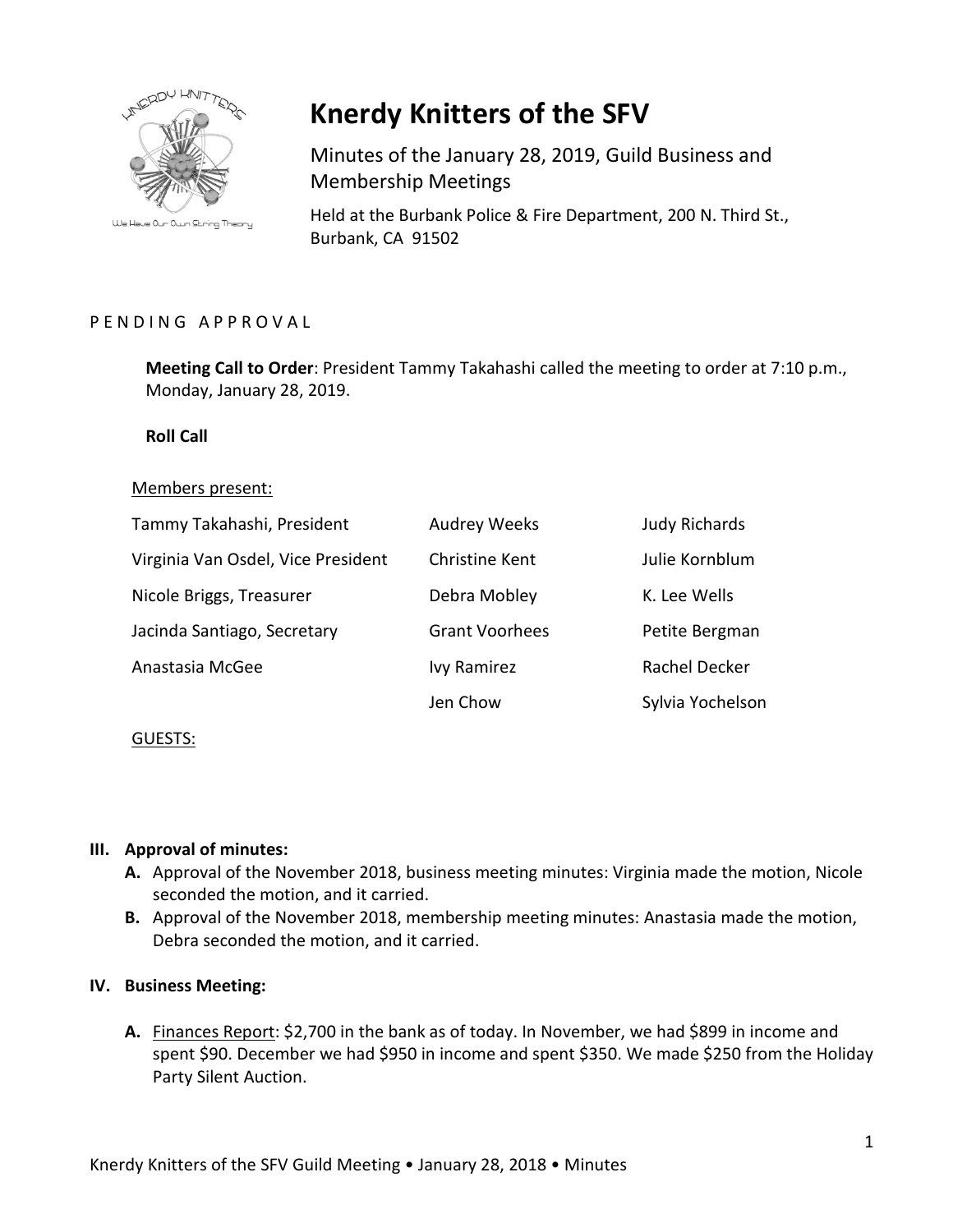**B.** Membership Update: A proposal was discussed to increase the membership does this year by \$5. The increase could be used to increase membership perks, hire professional teachers for 5<sup>th</sup> Monday classes, etc.

## **V. Membership Meeting:**

## **A. Events and Projects**

Charity - Charity projects ramping up in February but Rachel has work commitments which may prevent her from taking on charity. Looking into new person for helping. Operation Gratitude proposed as well as Friends of Pine Ridge Reservation.

KAL/CAL - Workshop was a success. Virginia will send out a toe up pattern with afterthought heel. Knit sock tutorial videos went out this week via email. CAL pattern is lightly large. Theme Challenge Update - This year's theme is HISTORY! Project needs to be made in 2019 & history is however you think about it.

Knerdy Knitters 2019 cruise - full payment by email end of March.

Knerdy Knitters 2019 retreat update - March 8-10. We don't have a place secured yet. Tammi will look at Air BNB and make an executive decision. If anyone wants to come up for the day, they are welcome. Saturday is the day where most activities happen.

CALENDAR - SoCal Stitches coming back this year. Drop off for LA County Fair TBD. Entry Forms due in May. Yarn Crawl 2 weekends in April. Knit in Publix's June 8th. WIP Stash Exchange July 29th. Holiday Party Dec 7th.

## **B. Show and Tell:**

- Anastasia Started Socks. Started a blanket for graduating seniors at her church.
- Debra Dragon wing shawl. Made in Merino.
- Petite granny square stitch shawl & a hat & scarf. Plus half a sock.
- Ivy part of a sock.
- Christine Finished one sock. Working on second sock.
- Nicole cabled Scarf
- Jacinda Erigenia shawl completed. Stocking cap in bulky yarn. Vanilla tow up socks.
- Tammi Working on a cardigan. Winder Full wind up yarn on an electric drill/screwdriver. Yarn advent calendar with fun mini-skeins.
- Virginia shawl dust of snow knit with 24 skeins of different colors. Working it with stash yarn. Add a strand of mohair with fingering weight. The mohair brings the colors together in a soft blend. Socks finished using KAL sock pattern. Working on toe-up sock. Kroy-sock. Making another tow-up sock with Haverland sock yarn.
- Audrey finished socks from KAL workshop. Made a dozen hats for charity for locks of love & operation gratitude. Finished asymmetric shawl.